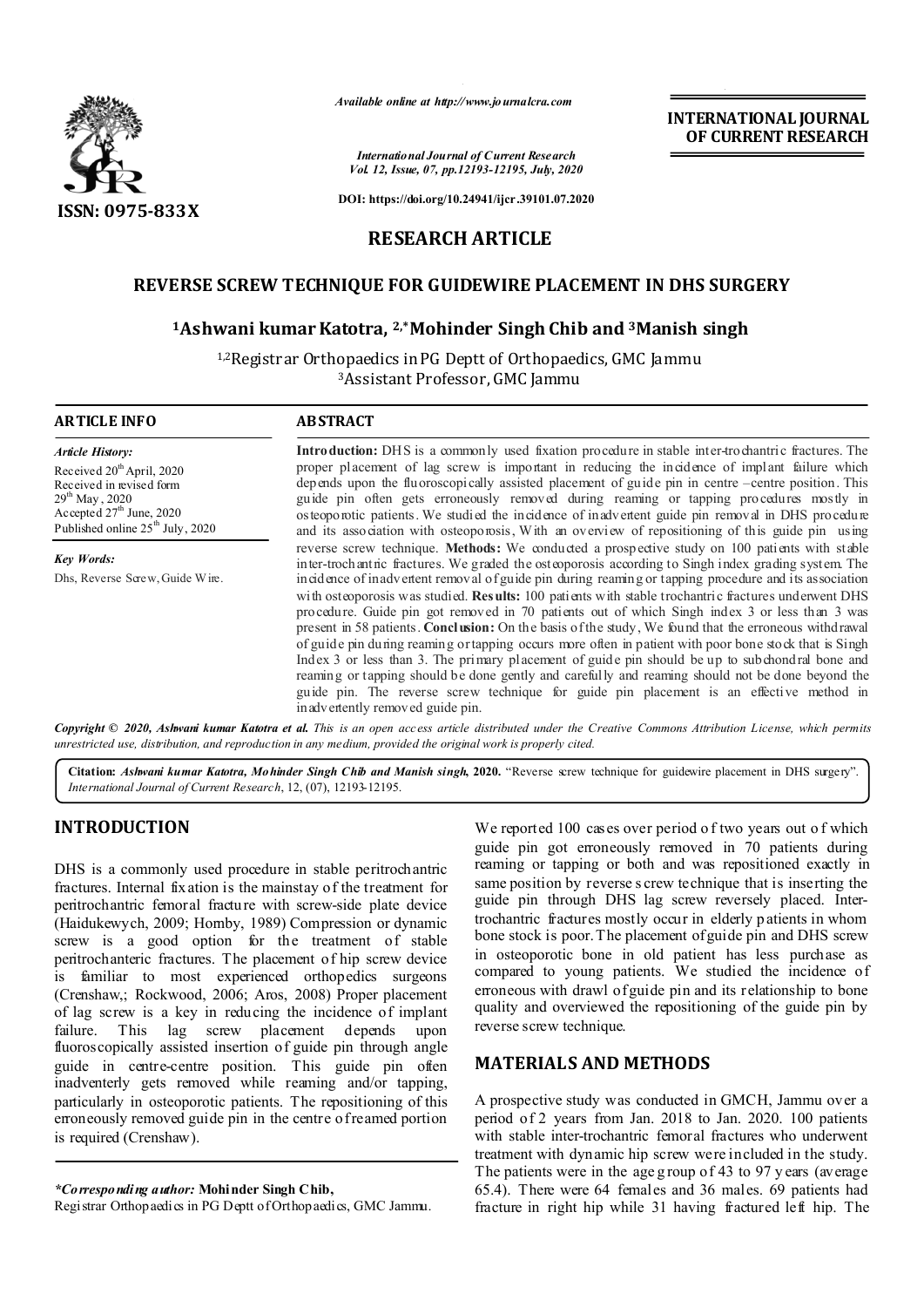mode o fin jury was trivial trauma like simple fall; slip etc in most of cases.

The injury surgery interval ranges from 48 hours to 2 weeks. The patient was put on skin traction. The per-trochantric fractures were then classified according to Evans classification. The radiograph o f contralateral hip was used to determine the grade of Osteoporosis according to Singh Index (Singh, 1970) The patients underwent routine investigations; co-morbidities were settled, evaluated by anesthetist and prepared for surgery. An informed written consent was taken for the surgery. The patient was operated under epidu ral/spinal anesthesia.

**Surgical Technique:** The patient was placed under radiolucent fracture table with perineal post in scissor position. The fracture reduction was achieved with limb in extension, traction, and internal rotation under C-arm guidance. The limb was prepared and draped under all aseptic p recautions. Tip of greater trochanter and proximal femoral shaft identified and 5 cm incision made on lateral side 2 cm b elow the tip of greater trochanter and along the femoral shaft. Skin and subcutaneous tissue incised. The fascia lata splitted along the line of incision. The fascia o f vastus lateralis along with muscle identi fied and the muscle was elevated anteriorly o ff the lateral intermuscular septum while coagulating the branches of profunda femoris arteries. The vastus lateralis muscle incised by L-shaped incision at the origin and reflected medially. Fracture reduction achieved under C-arm guidance. An entry portal for guide wire insertion made 2 cm below the vastus lateralis ridge or at the level of lesser trochanter.

A 2.5 mm guide pin was then directed into femoral neck and head using angle guide and the position checked under fluoroscopic guidance in both AP and lateral views. The accepted position was centre-centre in both views and guide pin advanced to approx. 5mm from articular surface and measurements taken. The triple reamer set 5mm less than the above measurement was used over the guide pin for reaming the proximal femur and subsequently tapping was done in patients with good bone quality. We experienced that during reaming or tapping, the guide pin inadvertently got removed particularly in osteoporotic patients. The repositioning of guide pin in the centre of reamed cavity often required multiple Carm exposures. To overcome this situation, we, in our study, repositioned the erroneously removed guide pin exactly in the centre-center position by reverse screw technique. Step 1: Insert DHS lag screw in the reamed hole in reverse direction that is threaded portion facing surgeon and smooth shaft towards femoral head. Step 2: Inset the guide pin through reversely placed DHS lag screw and slightly hammer the guide pin, DHS screw is then removed Step 3: Con firmed the guide pin position under fluoroscopy guidance in both AP and lateral views. Appropriate size lag screw was inserted followed by insertion of DHS barrel plate which was then fixed to bone with 4.5 cortical screws. A closed suction drain was applied and wound closed in layers (Crenshaw)

# **RESULTS**

100 patients with stable inter-trochantric fracture who underwent DHS procedure in our study, guide pin got erronuseoly removed in 70 patients. Out of these 42 were females and 28 were m ales with an average age o f 65.4 years. The Osteoporosis grade according to Singh index was 3 or less than 3 in 58 patients and greater than 3 in 12 patients. There

were 30 patients in which guide pin was not removed, 28 were having Singh index more than 3 and 2 patients having Singh index 3 or less than 3. T he repositioning of guide pin exactly in the same position using reverse screw technique was successful in all the patients. The number of fluoroscopy exposures decreased from average of 7 to 2. The operative time was also lessened.

# **DISCUSSION**

John Buchwald in 1923 said that we all come into this world under the brim of pelvis but quite a few of us will leave through the neck o f femur. This statement nearly 90 years later is an exaggeration but nevertheless, true as all proximal femoral fracture accounts for 30 percent of hospital admissions with mortality of 15-20 percent worldwide. The fractures of trochantric region are most common in elderly, osteoporotic patients. It usually occurs after 50 years and the incidence double after every 10 years. It is 2 to 3 times more common in females than males. Risk factors include osteoporosis, physical inactivity, low body weight, visual impairment, smoking, excessive alcohol intake and dementia (Endo, 2005). The trochantric fractures are sustained by elderly from trivial strain such as slipping in stairs or stumbling in toilet. Cumming and Nevitt reported four factors that should be present for hip fractures a) Fall should be oriented so that person lands on or near hip. b) Protective reflexes must be inadequate. c) Local shock absorbent (muscle and fat around hip) must be inadequate. d) Bone strength at hip must be insufficient.

The fractures are classi fied by Evan into stable and unstable fractures and mostly common used in decision making in type of implant used in these fractures. Singh grading index system is most commonly used to grade osteoporosis based on trabecular system in proximal femur. Higher the g rade, higher is the bone quality. Grade 3 indicates definite osteoporosis when there is a break in the continuity of primary tensile trabeculae opposite greater trochanter. Below grade 3 there is increasing severity of osteoporosis. Aitken reported that intertrochantric fractures are more common in severely osteoporotic women and the degree of osteoporosis influence fracture type. Pogrund et al suggested that osteoporotic female patients as result o f fall, most likely sustained inter-trochantric fracture. Koval et al had done a retrospective study on 680 elderly patients.

They concluded that patient sustaining trochantric fracture were signi fantly older, more likely to limited to home ambulation and more dependent in basic and instrumental activities of daily li fe. The treatment of trochantric fractures includes non-operative in patients who are non-ambulatory and elderly patients having highest risk of mortality. Internal fixation is appropriate in trochantric fractures and is based on the stability of fracture pattern. Dynamic hip screws are a good option in stable fractures, implant cost being less and technique of screw placement is familiar to most experienced orthopaedic surgeons. Unstable fractures are best treated by intra-medullary implants with theoretical advantage of improved biomechanics, small incision, decreased blood loss and short femoral neck shortening. T he osteoporosis is major risk factor for variety of fractures occurring in elderly patients. Due to limited bone stock, there is high chance of implant failure in these patients. The trochantric fractures are probably most common in osteoporotic patients. The technique of internal fixation by dynamic hip screw is based on the principle of